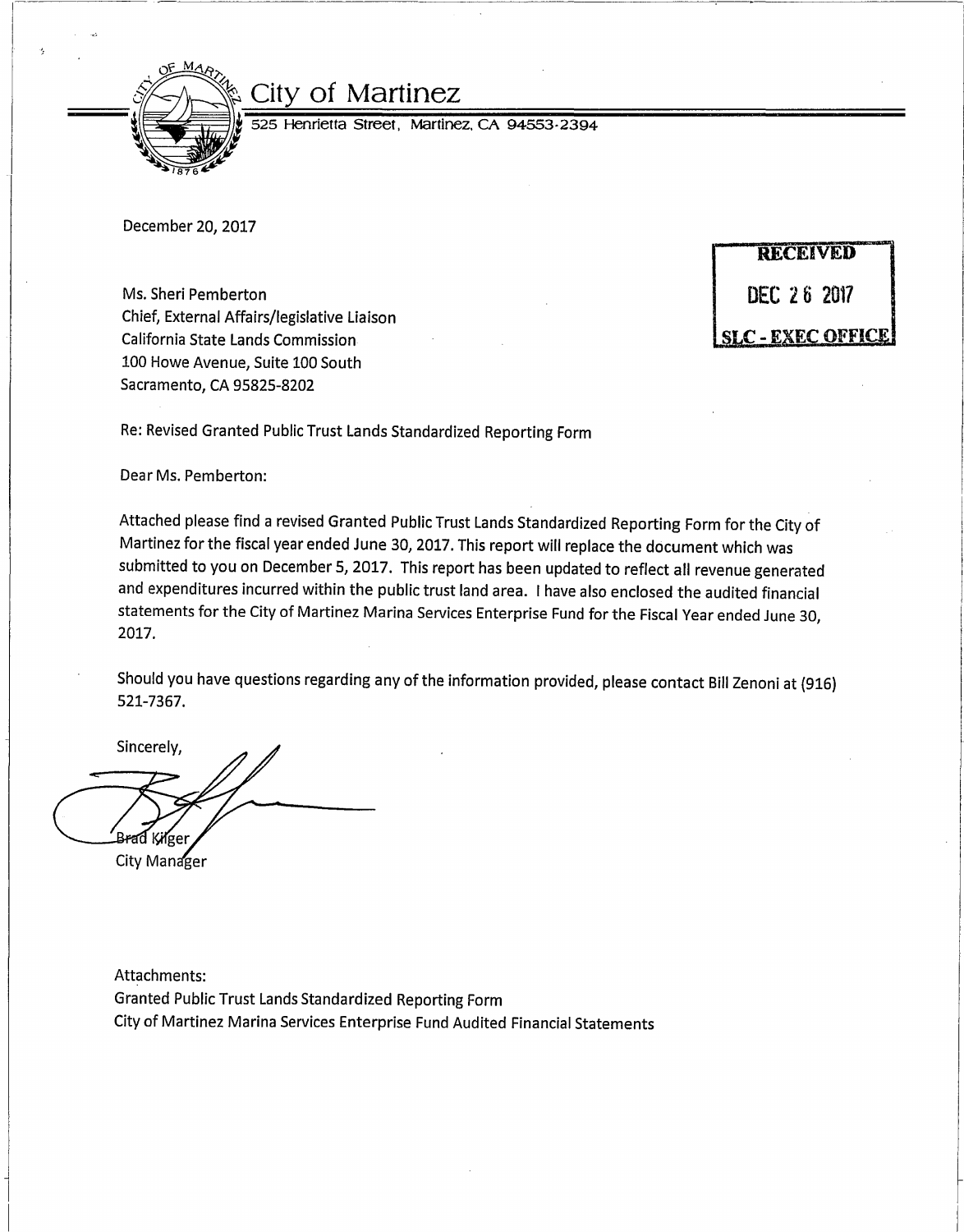Resources Code § 6306

# nUEnEcEMBER31 **Granted Public Trust Lands**  Pursuant to Public<br>sources Code § 6306 **Standardized Reporting Form**



## -------- **Fiscal/Calendar Year:** <sup>2016111</sup>

| <b>Grantee Name: City of Martinez</b> |                                                       |
|---------------------------------------|-------------------------------------------------------|
|                                       | Contact Person: Anne Cardwell, Assistant City Manager |
| Contact Phone: (925) 372-3577         |                                                       |
| Mailing Address: 525 Henrietta Street |                                                       |
|                                       | Martinez, CA 94553                                    |
|                                       |                                                       |

### **1. Funds**

a. Is a separate fund maintained for trust assets, liabilities, revenues and expenditures? YES □ **NO V** 

If "No", under what fund are they accounted for? If "Yes," please list the name(s) of the fund(s)

b. Are separate financial statements prepared for the trust?

YES  $\Box$  NO  $\Box$ 

If "No," in which financial statements are they included? (Name of the document(s) and the applicable page number(s)) If "Yes," describe the organization of the separate financial statement. City of Martinez, Marina Services Enterprise Fund

### **2. Revenue**

- a. What was the gross revenue received or generated from trust land or trust assets during the past fiscal year? \$206,157
- b. Please list all sources of revenue and the amount of revenue generated from each source (e.g. permits, rentals, percentage of lease) Rent and Lease Revenue - \$151,046; Tax Revenue -

## \$16,266; Other Revenue - \$38,845 **3. Expenses**

- a. What was the total expenditure of funds received or generated from trust land or assets during the past fiscal year? \$302,178
- b. What expenses were allocated or charged directly to the trust? Please list the source of the expenditure and the amount expended. Administration - \$27,899; Maintenance and Repair- \$274,279
- c. Have there been any capital improvements over \$250,000 within the current fiscal year? Are any capital improvements over \$250,000 expected in the next fiscal year?
	- No
- d. Describe any other disposition of trust funds or assets or any other disposition of the trust lands or trust assets themselves. Include any internal funds that were transferred to other grantees, to the management of another entity or under the management of another political subdivision of the grantee per an agreement, settlement, or Memorandum of Understanding. Not Applicable

## **4. Beginning and Ending Balance**

Please list the beginning and ending balances for the tidelands trust fund(s) for this past fiscal year.

Not Applicable

For all questions, please give the page number where the information can be found in your accompanying **financial document. Please use additional pages as necessary.**